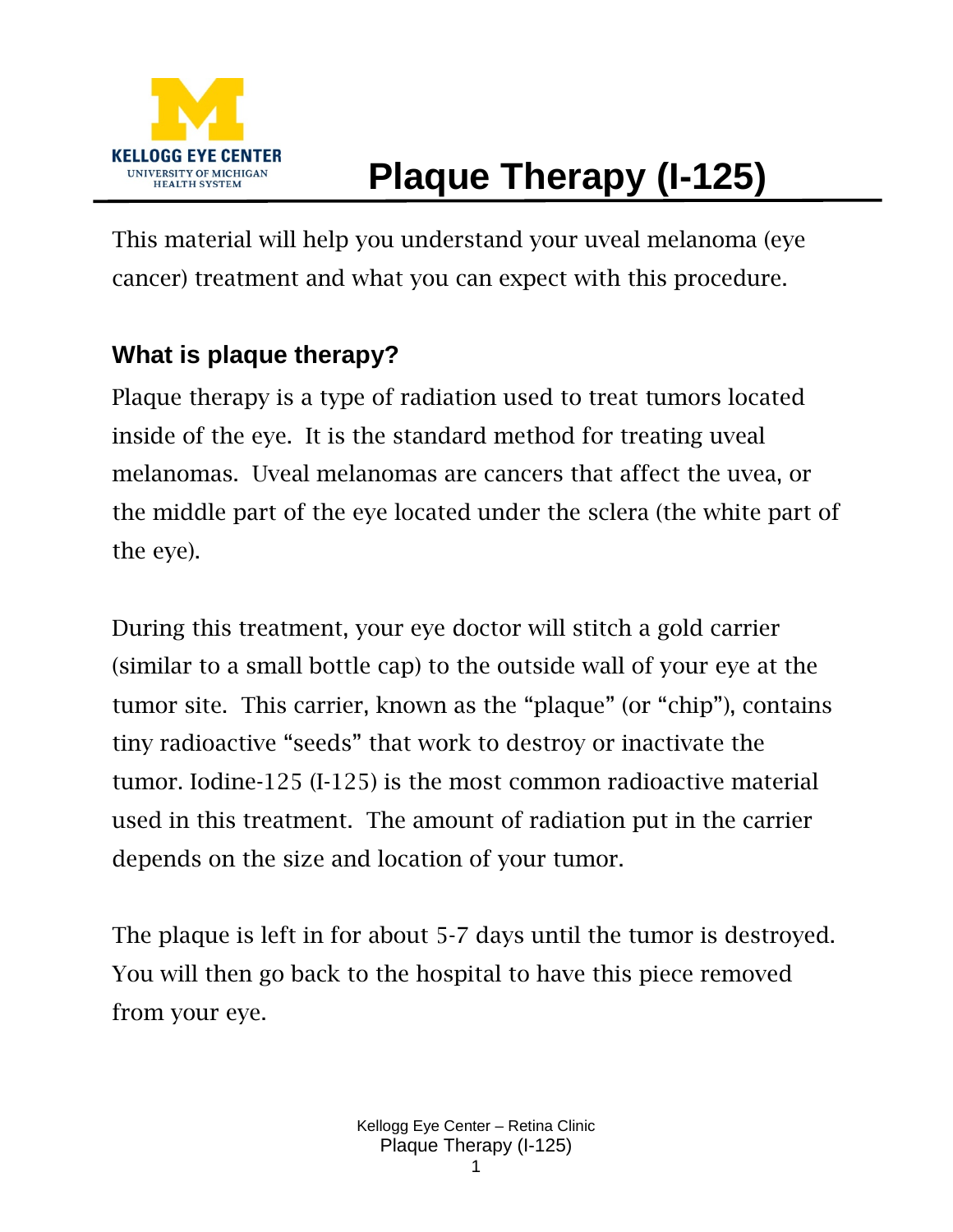## **What should I expect before this treatment?**

Before surgery, you will have a physical exam to prepare for anesthesia. This may include an electrocardiogram (EKG) for your heart and some blood work. You will need to have a systemic workup (including x-rays) to see if any tumor has spread to other parts of your body. You will also meet with the radiation oncologist, who will prepare the plaque. Your doctor will help you decide whether local (awake, but numb) or general (asleep) anesthesia will be used for your procedure.

An operating room nurse will call you a few days before your surgery to give you your arrival time. The nurse will go over any questions you may have, and tell you what time you will need to stop eating and drinking to prepare for surgery. The nurse will also let you know if you should not take any of your regular morning medications. Unless the nurse tells you not to take one or more of your morning medications, you should take them, but without anything to eat.

# **What should I expect on the day of my treatment?**

On the day of the surgery, you will go to the 4th floor of the Kellogg Eye Center (Brehm Tower) to check in. You will meet your nurses, anesthesiologists, and operating room team, who will prepare you for surgery.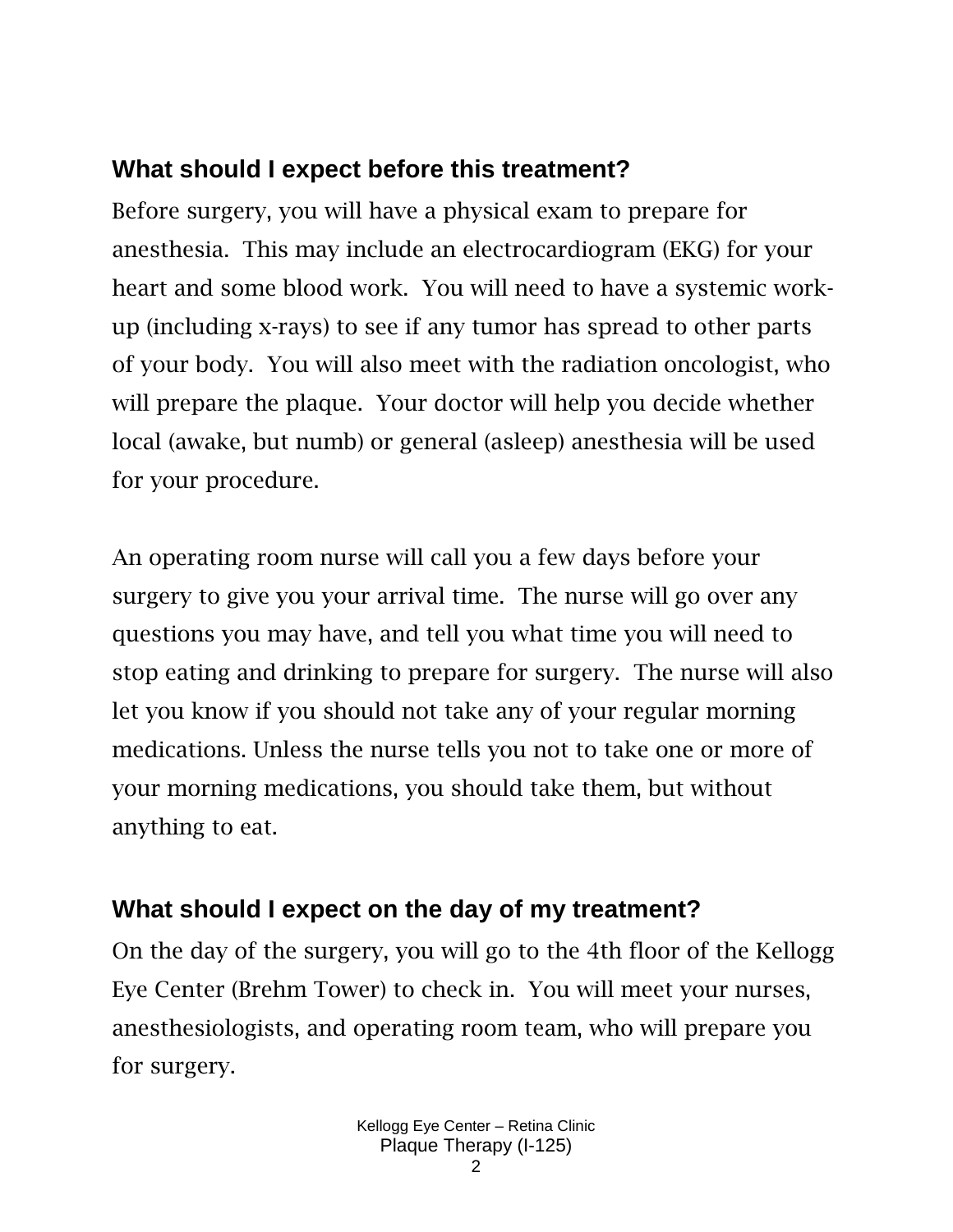Once you are prepped for surgery, we will take you back to the operating room and lie you down flat. If you are having local anesthesia, the anesthesiologist will give you relaxing medicines through your IV, and a doctor will numb the eye. If you are having general anesthesia, the anesthesiologist will put you to sleep. The surgery usually takes 1-2 hours, but it may last longer in certain situations.

During the surgery, an eye cancer specialist will attach the plaque to the outside of your eye using stitches so that it covers the base of the tumor. A biopsy (sample) of your tumor will be taken during surgery. Once the surgery is complete, the doctor will place a shield over your eye to protect it. You will go home the same day of your surgery.

The plaque will need to remain in place for 5-7 days. During this time you will need to wear the shield over the eye to protect others from radiation. You should stay home and should not be in close contact with children and pregnant women during this time.

Once the tumor has been destroyed by the radiation, you will have another surgery to remove the plaque. This procedure usually takes less than 1 hour and you will also go home the same day.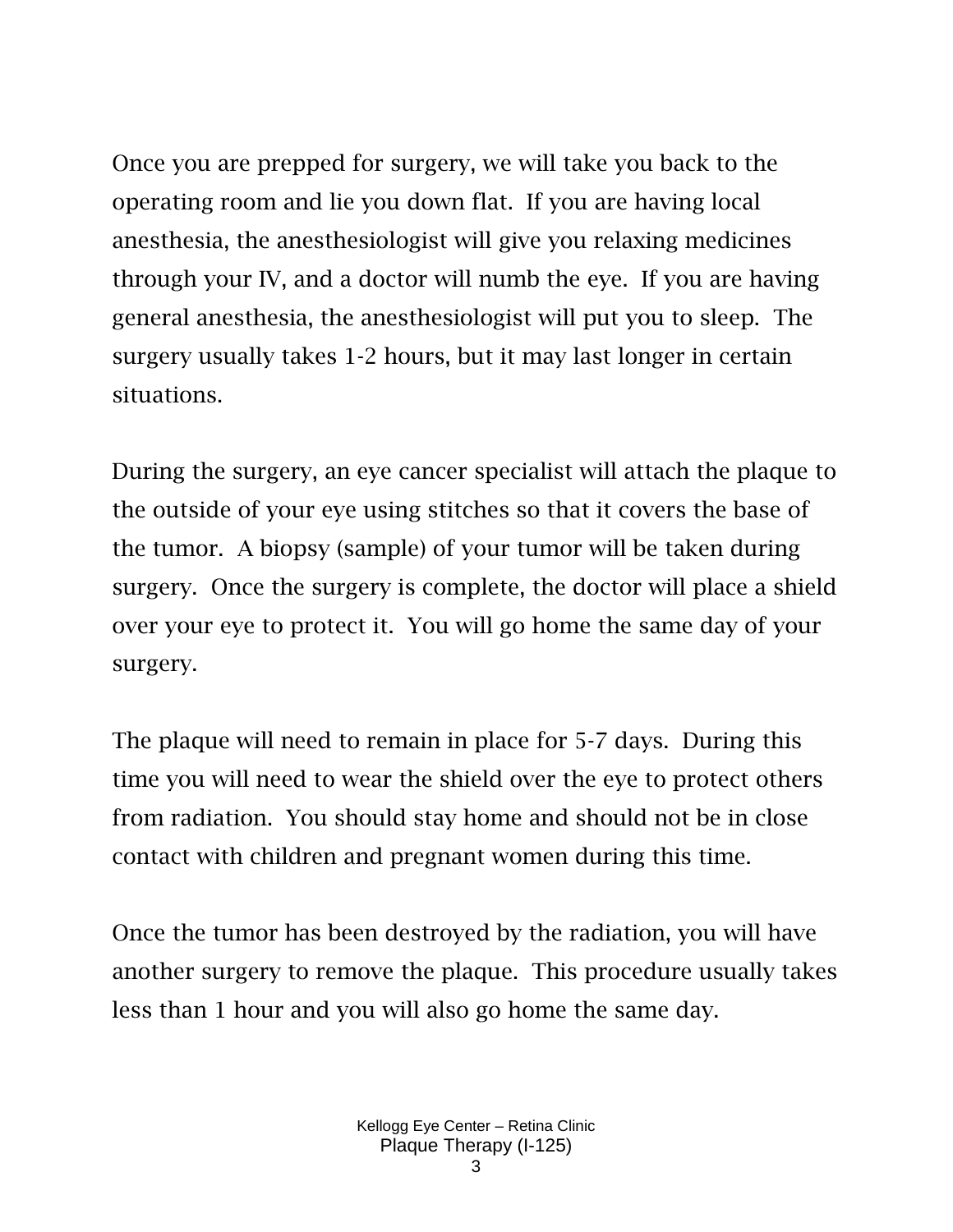## **What should I expect after my treatment?**

Your doctor will prescribe eye drops and ointment to relieve pain and prevent infection, as well as oral medicine for pain and nausea.

You may be tired for a few weeks after your surgery. You should avoid strenuous activity (no heavy lifting or bending over) and plan rest periods throughout the day. Healing of the eye typically takes about 2 weeks. After this time you can return to your normal activities.

Taking proper care of the skin around your eye will help the healing process and cause less discomfort. Below are a few guidelines to follow:

- Wash your eye lids with mild soap and lukewarm water; gently pat dry
- Avoid rubbing or scratching near the eye

Your eye doctor will continue to monitor your eye after surgery.

# **Are there any serious complications related to plaque therapy?**

With any surgery, there is a chance of a complication. Many of these will be discussed by your doctor when s/he talks with you about consenting to surgery. Complication risk is related to the amount of radiation you are given, how fast it is given, as well as your age and tolerance for radiation.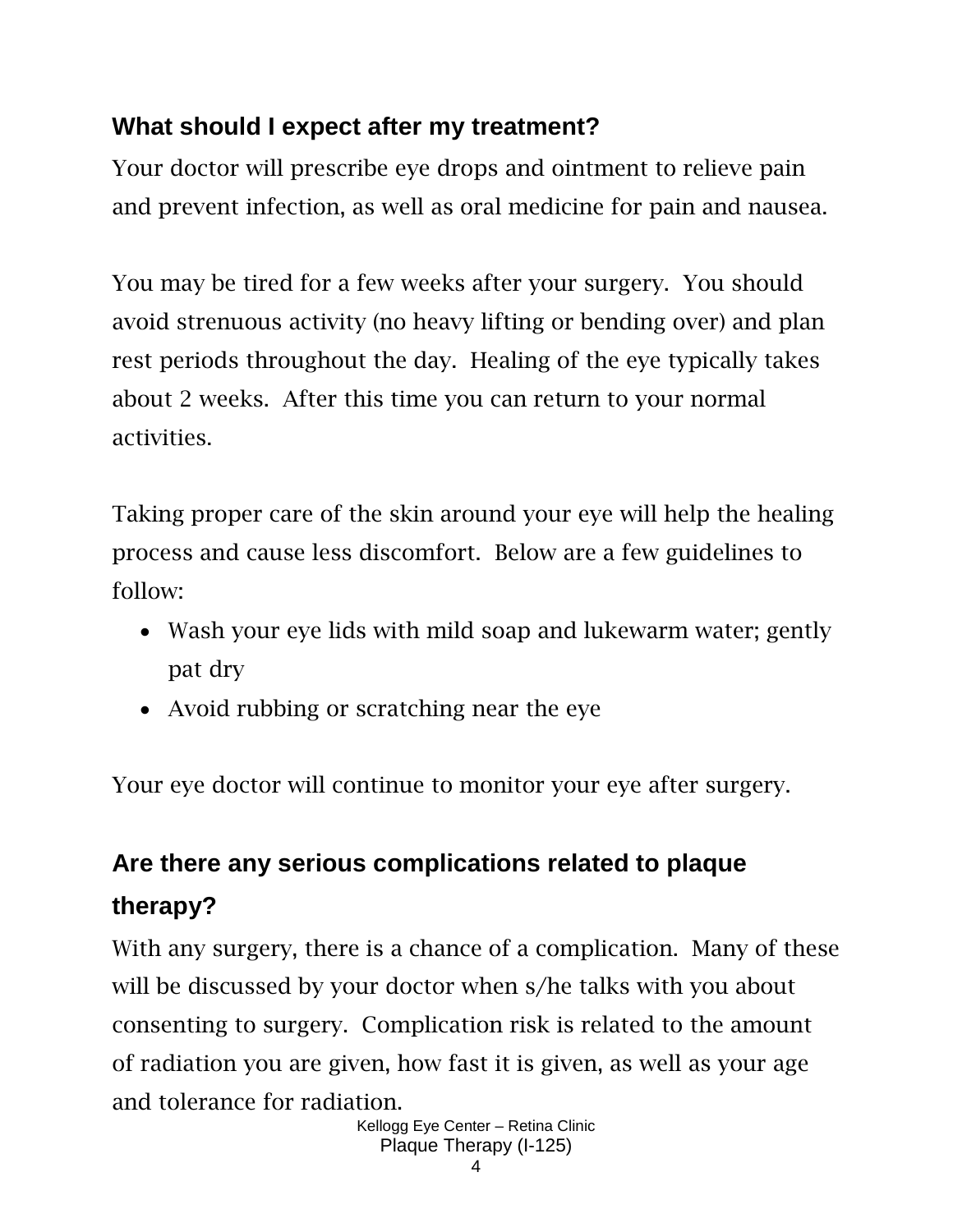Some of the more serious complications of plaque therapy include:

- Cataracts
- Retinopathy (damage to blood vessels of the eye)
- Neovascularization (new blood vessels grow in the eye and can bleed)
- Dry eye
- Retinal Detachment
- Glaucoma (damage from high eye pressure)
- Vitreous hemorrhage (bleeding in the back of the eye)
- Loss of vision
- Double vision

Call your eye doctor right away if you have any of these symptoms (or any others that worry you):

- Increased pain not helped by Tylenol<sup>®</sup> (Acetaminophen)
- Change in vision
- Any redness or swelling around the eye gets worse

If you call the clinic after clinic hours, you will be told how to get in touch with the eye doctor on call. There is an eye doctor on call every day of the year.